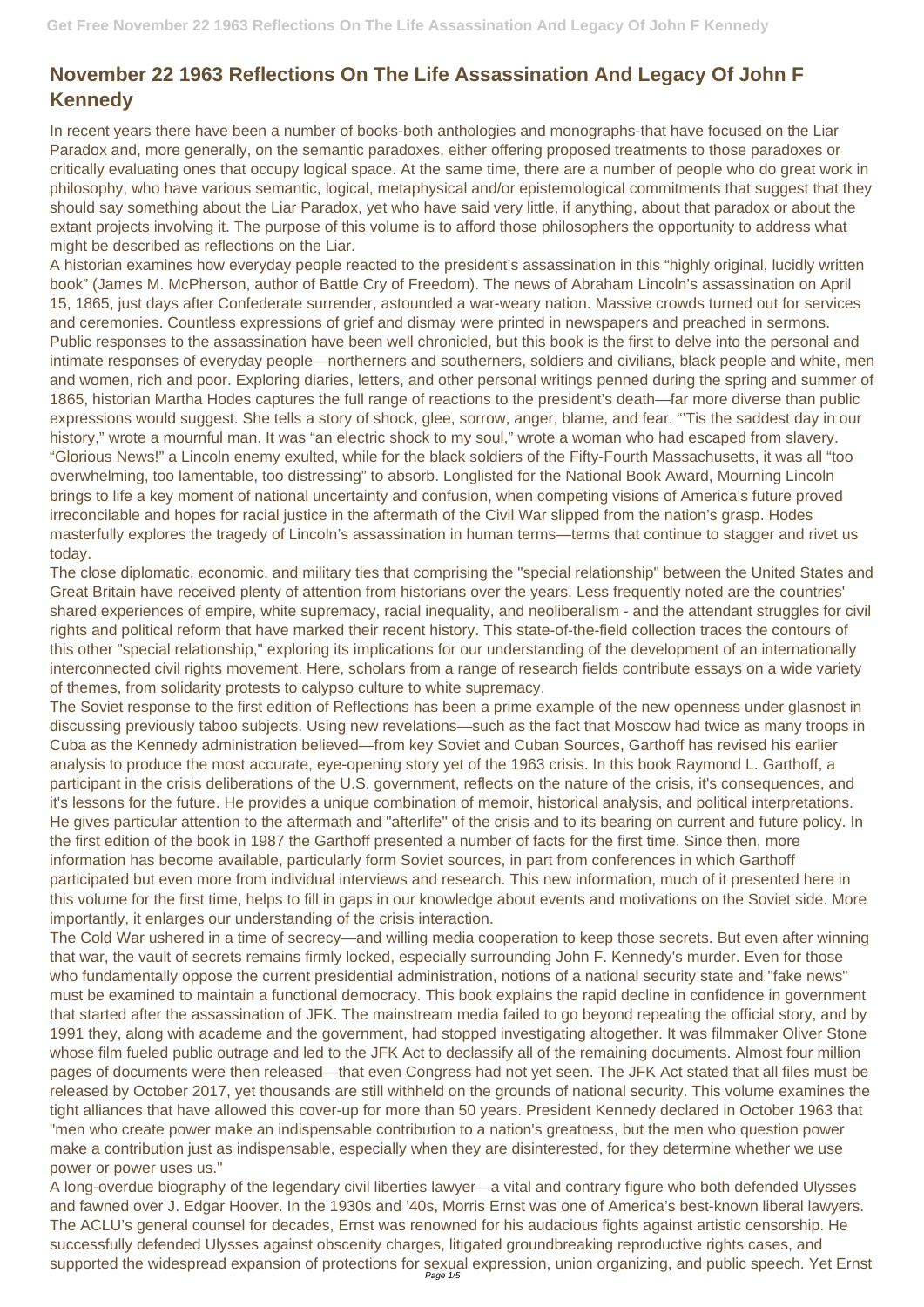was also a man of stark contradictions, waging a personal battle against Communism, defending an autocrat, and aligning himself with J. Edgar Hoover's inflammatory crusades. Arriving at a moment when issues of privacy, artistic freedom, and personal expression are freshly relevant, The Rise and Fall of Morris Ernst, Free Speech Renegade brings this singularly complex figure into a timely new light. As Samantha Barbas's eloquent and compelling biography makes ironically clear, Ernst both transformed free speech in America and inflicted damage to the cause of civil liberties. Drawing on Ernst's voluminous cache of publications and papers, Barbas follows the life of this singular idealist from his pugnacious early career to his legal triumphs of the 1930s and '40s and his later idiosyncratic zealotry. As she shows, today's challenges to free speech and the exercise of political power make Morris Ernst's battles as pertinent as ever. The Cambridge Companion to John F. Kennedy explores the creation, and afterlife, of an American icon. The Lustre of Our Country demonstrates how the idea of religious freedom is central to the American experience and to American influence on religion around the world.

Considers S. 750, the Truth in Lending Act, to require the full disclosure of finance charges on credit by lenders and credit sellers. Aug. 16 and 17 hearings were held in NYC; and Aug. 23 hearing was held in Pittsburgh, Pa.and August 24 hearing was held in Louisville, KY. and November 22, 1963, and January 11, 1964, hearings were held in Boston, Mass. There are few days in American history so immortalized in public memory as November 22, 1963, the date of President John F. Kennedy's assassination. Adding to the wealth of information about this tragic day is We Were There, a truly unique collection of firsthand accounts from the doctors and staff on scene at the hospital where JFK was immediately taken after he was shot.With the help of his former fellow staff members at Parkland Memorial Hospital, Dr. Allen Childs recreates the horrific day, from the president's arrival in Dallas to the public announcement of his death. Childs presents a multifaceted and sentimental reflection on the day and its aftermath. In addition to detailing the sequence of events that transpired around JFK's death, We Were There offers memories of the First Lady, insights on conspiracy theories revolving around the president's assassination, and recollections of the death of Lee Harvey Oswald, who succumbed two days later in the same hospital where his own victim was pronounced dead. A compelling, emotional read, We Were There pays tribute to a critical event in American modern history—and to a man whose death was mourned like no other. The "thrilling, dramatic, historic" #1 New York Times bestseller by the Parkland Hospital surgeon who fought to save President John F. Kennedy (Robert K. Tanenbaum). On November 22, 1963, Dr. Charles Crenshaw, an accomplished surgeon, tried to save John F. Kennedy's life—and then days later, the life of the alleged assassin, Lee Harvey Oswald. His gripping, firsthand account contradicts the Warren Commission and years of public misperception to illuminate a chapter in American history long cloaked in conspiracy. Writing with eye-opening immediacy, Dr. Crenshaw takes readers into the emergency room to share the critical events at Parkland Hospital as he lived them. Now updated, his searing testimony punctures myths and shatters a cover-up of massive proportions. "Hard-hitting, courageous, and correct in every respect."—Cyril Wecht, M.D., J.D. "Dr. Crenshaw offers his expert opinion with persuasive evidence. Read this page-turning account of the Kennedy assassination."—Robert K. Tanenbaum, Deputy Chief Counsel, Congressional Committee Investigation into the Assassination of President Kennedy Includes revealing photos Previously published as JFK Conspiracy of Silence

This companion offers an overview of Lyndon B. Johnson's life, presidency, and legacy, as well as a detailed look at the central arguments and scholarly debates from his term in office. Explores the legacy of Johnson and the historical significance of his years as president Covers the full range of topics, from the social and civil rights reforms of the Great Society to the increased American involvement in Vietnam Incorporates the dramatic new evidence that has come to light through the release of around 8,000 phone conversations and meetings that Johnson secretly recorded as President Jackie Under My Skin is a nuanced description of how Jacqueline Kennedy Onassis transformed our definitions of personal identity and style. As Wayne Koestenbaum follows her into America's dreamwork, far from pious "family values," he dares to see her as a pleasure principle, a figure of Circean extravagance, and liberates her from the propagandistic uses to which her image if often harnessed.

Covering the Body (the title refers to the charge given journalists to follow a president) is a powerful reassessment of the media's role in shaping our collective memory of the assassination--at the same time as it used the assassination coverage to legitimize its own role as official interpreter of American reality. Of the more than fifty reporters covering Kennedy in Dallas, no one actually saw the assassination. And faced with a monumentally important story that was

continuously breaking, most journalists had no time to verify leads or substantiate reports. Rather, they took discrete moments of their stories and turned them into one coherent narrative, blurring what was and was not "professional" about their coverage.

In 1962, when the Cold War threatened to ignite in the Cuban Missile Crisis, when more nuclear test bombs were detonated than in any other year in history, Rachel Carson released her own bombshell, Silent Spring, to challenge society's use of pesticides. To counter the use of chemicals--and bombs--the naturalist articulated a holistic vision. She wrote about a "web of life" that connected humans to the world around them and argued that actions taken in one place had consequences elsewhere. Thousands accepted her message, joined environmental groups, flocked to Earth Day celebrations, and lobbied for legislative regulation. Carson was not the only intellectual to offer holistic answers to society's problems. This book uncovers a sensibility in post-World War II American culture that both tested the logic of the Cold War and fed some of the twentieth century's most powerful social movements, from civil rights to environmentalism to the counterculture. The study examines important leaders and institutions that embraced and put into practice a holistic vision for a peaceful, healthful, and just world: nature writer Rachel Carson, structural engineer R. Buckminster Fuller, civil rights leader Martin Luther King Jr., Jesuit priest and paleontologist Pierre Teilhard de Chardin, humanistic psychologist Abraham Maslow, and the Esalen Institute and its founders, Michael Murphy and Dick Price. Page 2/5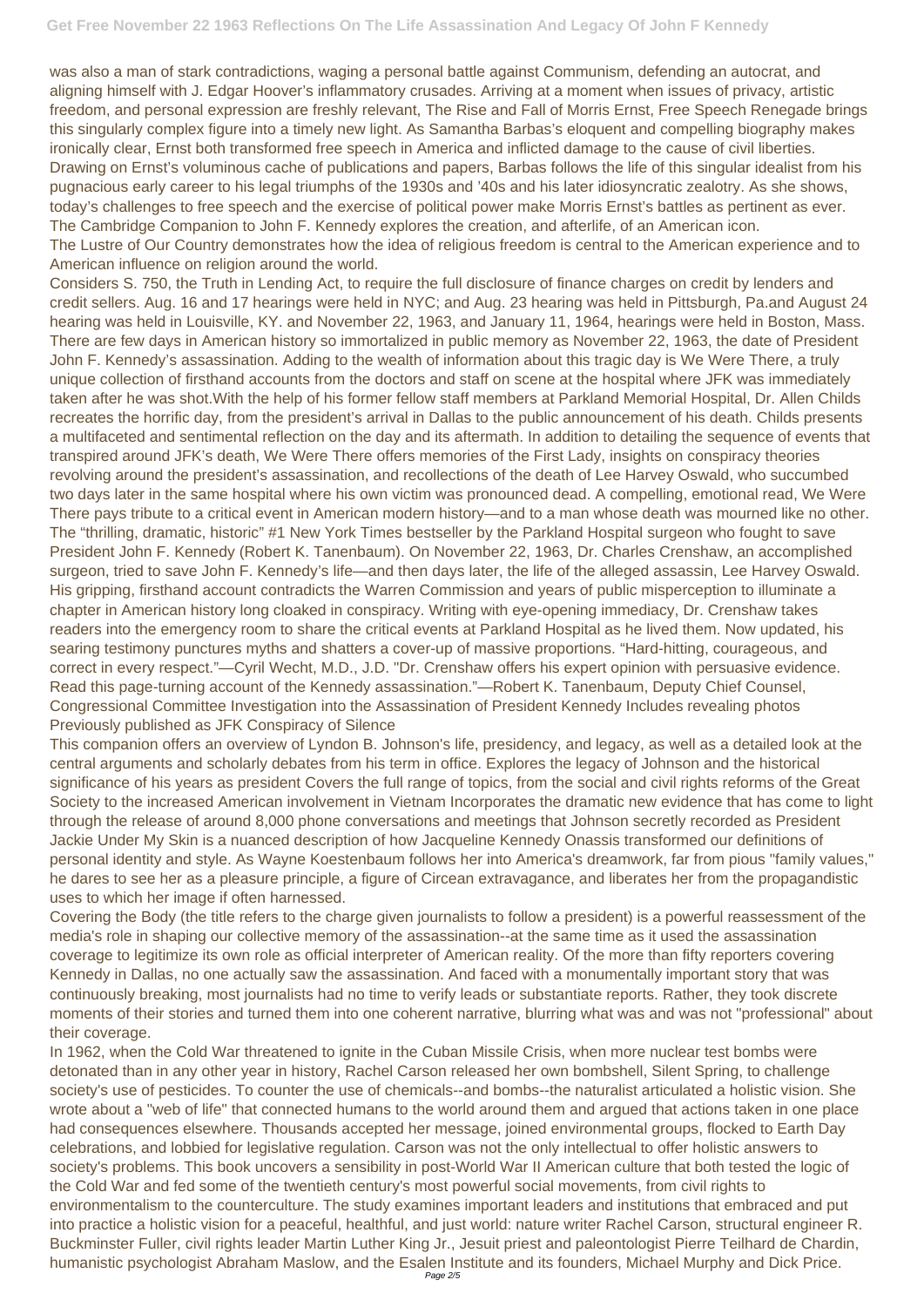Each looked to whole systems instead of parts and focused on connections, interdependencies, and integration to create a better world. Though the '60s dreams of creating a more perfect world were tempered by economic inequalities, political corruption, and deep social divisions, this holistic sensibility continues to influence American culture today. New York University's Glucksman Ireland House opened a quarter-century ago to foster the study of Ireland and Irish America, and since then has led and witnessed tremendous changes in Irish and Irish-American culture. Alice McDermott writes about her son's Irish awakening; Colum McCann's Joycean essay is a brilliant call to action in defence of immigrants and social justice; Colm Tóibín's first visit to New York coincided with the first St Patrick's Day parade led by a woman; Dan Barry reflects on Frank McCourt's Angela's Ashes; and a new poem by Seamus Heaney written not long before his death. Through deeply personal essays that reflect on their own experience, research and art, some of the best-known Irish writers on both sides of the Atlantic commemorate the House's anniversary by examining what has changed, and what has not, in Irish and Irish-American culture, art, identity, and politics since 1993. The Psalms were written as songs and should be read more in the spirit of lyric poetry than as doctrinal treatises or sermons. C.S. Lewis then shares, whith his characteristic grace and lucidity, relfections on both the form and the meaning of select passages. Gripping, personal stories about the life and death of President Kennedy. In November 22, 1963, Dean Owen curates a fascinating collection of interviews and thought-provoking commentaries from notable men and women connected to that notorious Friday afternoon. Those who worked closely with the president, civil rights leaders, celebrities, prominent journalists, and political allies are among the many voices asked to share their reflections on the significance of that day and the legacy of JFK. A few of the names include: • Tom Brokaw, a young reporter in Omaha in 1963 • Andy Rooney, veteran television and radio newscaster • Letitia Baldrige, former Chief of Staff to First Lady Jacqueline Kennedy • Congressman John Lewis, sole survivor of the "Big Six" black leaders who met the president after the March on Washington in August of 1963 • Cliff Robertson, Academy Award–winning actor who portrayed JFK in PT 109 With a compelling foreword from renowned author and journalist Helen Thomas, November 22, 1963 investigates not only where we were that day nearly fifty years ago, but where we have been since. A commemorative and insightful read, this book will unite generations. Skyhorse Publishing, as well as our Arcade imprint, are proud to publish a broad range of books for readers interested in history--books about World War II, the Third Reich, Hitler and his henchmen, the JFK assassination, conspiracies, the American Civil War, the American Revolution, gladiators, Vikings, ancient Rome, medieval times, the old West, and much more. While not every title we publish becomes a New York Times bestseller or a national bestseller, we are committed to books on subjects that are sometimes overlooked and to authors whose work might not otherwise find a home. The story of Medicaid comes alive for readers in this strong narrative, including detailed accounts of important policy changes and extensive use of interviews. A central theme of the book is that Medicaid is a "weak entitlement," one less established or effectively defended than Medicare or Social Security, but more secure than welfare or food stamps. In their analysis, the authors argue that the future of Medicaid is sound. It has the flexibility to be adapted by states as well as to allow for policy innovation. At the same time, the program lacks an effective mechanism for overall reform. They note Medicaid has become a source of perennial political controversy as it has grown to become the largest health insurance system in the country. The book's dual emphasis on politics and policy is important in making the arcane Medicaid program accessible to readersand in distinguishing policy grounded in analysis from partisan ideology. This second edition features a new preface, three new chapters accounting for the changes to the Affordable Care Act, and an updated glossary.

November 22, 1963Reflections on the Life, Assassination, and Legacy of John F. KennedySkyhorse

William Manchester's epic and definitive account of President John F. Kennedy's assassination--now restored to print in a new paperback edition. As the world still reeled from the tragic and historic events of November 22, 1963, William Manchester set out, at the request of the Kennedy family, to create a detailed, authoritative record of the days immediately preceding and following President John F. Kennedy's death. Through hundreds of interviews, abundant travel and firsthand observation, and with unique access to the proceedings of the Warren Commission, Manchester conducted an exhaustive historical investigation, accumulating forty-five volumes of documents, exhibits, and transcribed tapes. His ultimate objective -- to set down as a whole the national and personal tragedy that was JFK's assassination -- is brilliantly achieved in this galvanizing narrative, a book universally acclaimed as a landmark work of modern history.

As the fiftieth anniversary of President Kennedy's assassination draws near, the events of that fateful day will undoubtedly be on the minds of many throughout the world. Here Dean Owen curates a fascinating collection of interviews and thought-provoking commentaries from notable men and women connected to that notorious Friday afternoon. Those who worked closely with the president, civil rights leaders, celebrities, prominent journalists, and political allies are among the nearly one hundred voices asked to share their reflections on the significance of that day and the legacy left behind by John F. Kennedy. A few of the names include: • Tom Brokaw, a young reporter in Omaha in 1963 • Andy Rooney, veteran television and radio newscaster • Letitia

Baldrige, former Chief of Staff to First Lady Jacqueline Kennedy • Congressman John Lewis, sole survivor of the "Big Six" black leaders who met the president after the March on Washington in August of 1963 • Cliff Robertson, Academy Award–winning actor who portrayed JFK in PT 109 • Rev. Billy Graham, evangelist With a compelling foreword from renowned author and journalist Helen Thomas, November 22, 1963 investigates not only where we were that day nearly fifty years ago, but where we have come since. A commemorative and insightful read, this book will unite generations.

WINNER NAUTILUS AWARD - SILVER MEDAL 2018 WINNER INDEPENDENT PRESS AWARD - 2018 WINNER GOLD MEDAL - LITERARY TITAN AWARD - 2019 WINNER SILVER MEDAL - READERS FAVORITE, MEMOIR - 2019 FINALIST NEXT GEN BOOK AWARDS - 2018 BEST MEMOIR FINALIST SILVER FALCHION AWARD - 2019 FIVE STAR REVIEW FROM READERS' FAVORITE September 25, 2012 Ted Neill picked up a knife to cut his wrists open and kill himself. Post hospitalization and treatment for major depressive disorder, he wrote Two Years of Wonder, a memoir based on his journey towards recovery. In it, he examines the experience that left him with such despair: living and working for two years at an orphanage for children with HIV/AIDS in Nairobi, Kenya. Neill interweaves his story with the experiences of Oliver, Miriam, Ivy, Harmony, Tabitha, Sofie, Nea, and other children, exploring their own paths of trauma, survival, and resilience. In prose that is by turns poetic, confessional, and brutal, Neill with the children he comes alongside, strive to put the pieces of their fractured lives back together as they search for meaning and connection, each trying to reclaim their humanity and capacity to love in the face of inexplicable suffering and loss. Two Years of Wonder has been compared to Bryan Stevenson's Just Mercy, Elizabeth Gilbert's Eat Pray Love, and Brene Brown's Page 3/5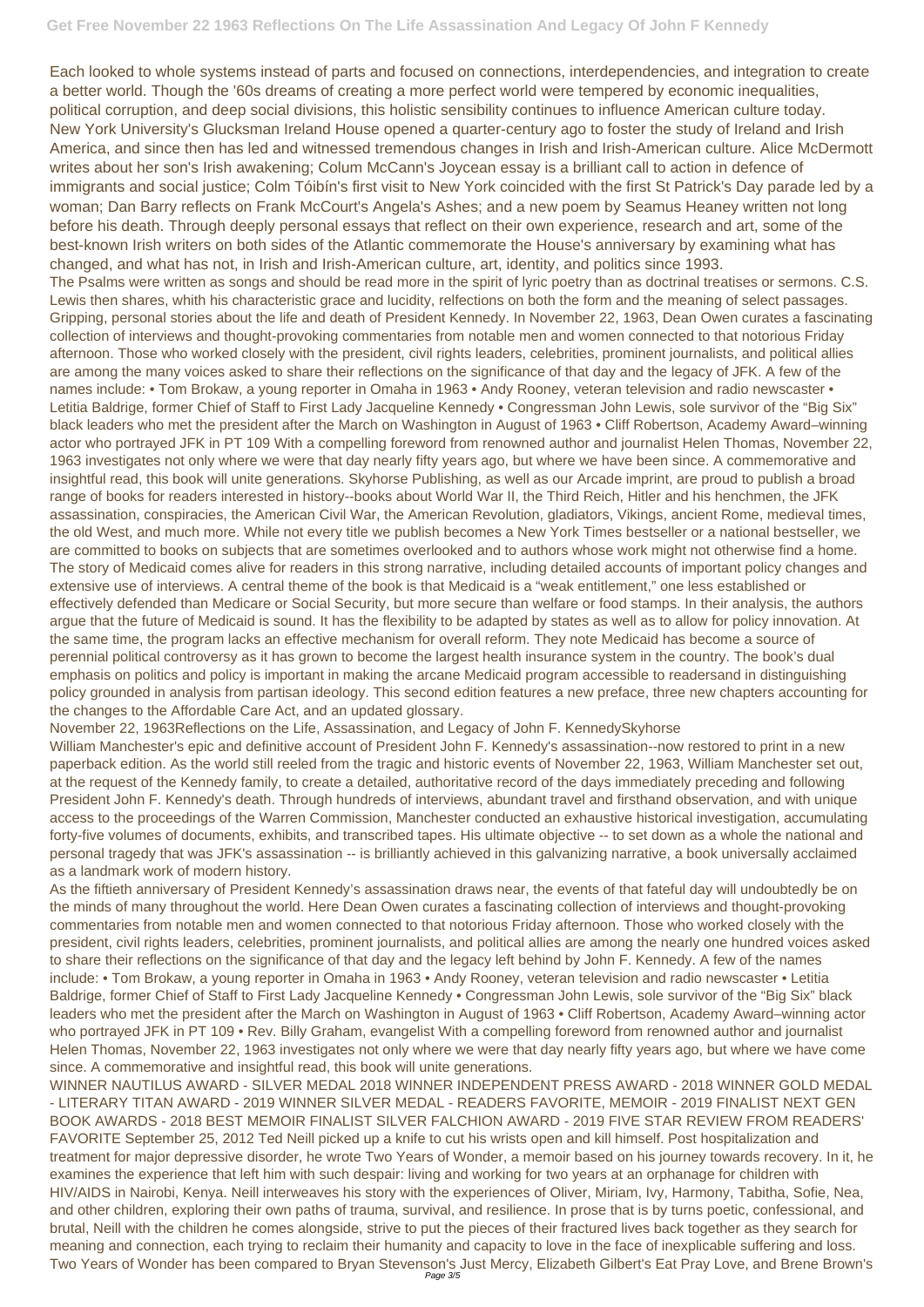Daring Greatly and Dare to Lead. Fan's of these authors, their vulnerability, their depth, and their focus on social issues will find that Neill's story and the story of the children he knew in Kenya,resonates.

While scholars increasingly recognize the importance of religion throughout American history, The Bible in American Law and Politics is the first reference book to focus on the key role that the Bible has played in American public life. In considering revolting from Great Britain, Americans contemplated whether this was consistent with scripture. Americans subsequently sought to apply Biblical passages to such issues as slavery, women's rights, national alcoholic prohibition, issues of war and peace, and the like. American presidents continue to take their oath on the Bible. Some of America's greatest speeches, for example, Lincoln's Second Inaugural and William Jennings Bryan's Cross of Gold speech, have been grounded on Biblical texts or analogies. Today, Americans continue to cite the Bible for positions as diverse as LGBTQ rights, abortion, immigration, welfare, health care, and other contemporary issues. By providing essays on key speeches, books, documents, legal decisions, and other writings throughout American history that have sought to buttress arguments through citations to Scriptures or to Biblical figures, John Vile provides an indispensable guide for scholars and students in religion, American history, law, and political science to understand how Americans throughout its history have interpreted and applied the Bible to legal and political issues.

A collection of famous political figures, former presidents, journalists, entertainers, sports legends, and other notable Americans share their thoughts when they first heard of JFK's assassination

Jim Wright made his mark on virtually every major public policy issue in the later twentieth century—energy, education, taxes, transportation, environmental protection, civil rights, criminal justice, and foreign relations, among them. He played a significant role in peace initiatives in Central America and in the Camp David Accords, and he was the first American politician to speak live on Soviet television. A Democrat representing Texas's twelfth district (Fort Worth), Wright served in the US House of Representatives from the Eisenhower administration to the presidency of George H. W. Bush, including twelve years (1977–1989) as majority leader and speaker. His long congressional ascension and sudden fall in a highly partisan ethics scandal spearheaded by Newt Gingrich mirrored the evolution of Congress as an institution. Speaker Jim Wright traces the congressman's long life and career in a highly readable narrative grounded in extensive interviews with Wright and access to his personal diaries. A skilled connector who bridged the conservative and liberal wings of the Democratic party while forging alliances with Republicans to pass legislation, Wright ultimately fell victim to a new era of political infighting, as well as to his own hubris and mistakes. J. Brooks Flippen shows how Wright's career shaped the political culture of Congress, from its internal rules and power structure to its growing partisanship, even as those new dynamics eventually contributed to his political demise. To understand Jim Wright in all his complexity is to understand the story of modern American politics.

Elected in 1960 as the 35th President of the USA, John Fitzgerald Kennedy remains to this day the office's youngest incumbent and he was its first Roman Catholic. His term in office was short, but arguably no US President has inspired more people around the globe than JFK. Even today, for generations born decades after his death, President Kennedy's legacy has an enduring appeal. This insightful book contains specially commissioned pieces by a range of respected academic and political figures, including former Obama speechwriter, Cody Kennan, the President of the Robert F. Kennedy Human Rights organisation, Kerry Kennedy, and former senior adviser to Bernie Sanders, Tad Devine. With the presidency of Joe Biden seeing a renewed focus on broader themes within Irish, American and global politics, From Whence I Came is a fascinating and timely collection that offers a fresh perspective on the Kennedy legacy and the politics of Ireland and the United States.

In his new book, Michael J. Hogan, a leading historian of the American presidency, offers a new perspective on John Fitzgerald Kennedy, as seen not from his life and times but from his afterlife in American memory. The Afterlife of John Fitzgerald Kennedy considers how Kennedy constructed a popular image of himself, in effect, a brand, as he played the part of president on the White House stage. The cultural trauma brought on by his assassination further burnished that image and began the process of transporting Kennedy from history to memory. Hogan shows how Jacqueline Kennedy, as the chief guardian of her husband's memory, devoted herself to embedding the image of the slain president in the collective memory of the nation, evident in the many physical and literary monuments dedicated to his memory. Regardless of critics, most Americans continue to see Kennedy as his wife wanted him remembered: the charming war hero, the loving husband and father, and the peacemaker and progressive leader who inspired confidence and hope in the American people.

In the wake of national tragedies, it matters who is mourned and who is overlooked. Focusing on Protestant sermons, Melissa Matthes argues that, since WWII, America's religious majority has defined and redefined the nation and belonging through post-crisis mourning. And by embracing a patriotic role, preachers also act as civic educators.

The minutes, hours, and days after President John F. Kennedy was shot on November 22, 1963, provided no ready answers about what was going on, what would happen next, or what any of it meant. For millions of Americans transfixed by the incomparable breaking news, television—for the first time—emerged as a way to keep informed. But the journalists who brought the story to the television airwaves could only rely on their skill, their experience, and their stamina to make sense of what was, at the time, the biggest story of their lives. President Kennedy's assassination was the first time such big breaking news was covered spontaneously—this book tells the stories of four men who were at the epicenter of it all. Bob Huffaker, Bill Mercer, George Phenix, and Wes Wise were among those responsible for covering the assassination and its aftermath for Dallas's KRLD. These reporters fed news and footage to Walter Cronkite and all of the other CBS affiliates around the country. From the presidential motorcade to Parkland Hospital, from Lee Harvey Oswald's shooting to the trial and lonesome death of Jack Ruby, these men were there, on the inside. The view they were afforded of these events was unparalleled; the tales

they have to tell, one-of-a-kind. This 50th anniversary edition includes new photos, insights, and reflections on the state of news (and faux news) today from the four men who were active participants in television news' pivotal moment.

Distinguished journalist Benjamin C. Bradlee's intimate biography of President John F. Kennedy and his Camelot years. Conversations with Kennedy is legendary reporter and executive Benjamin C. Bradlee's account of his intimate dialogues with JFK—a man he counted as a confidante and friend. Beginning in 1958, when Kennedy was a US senator running for president, and continuing until 1963, the year that Kennedy died, Bradlee shared a close professional and personal relationship with the charismatic politician. Both men were war veterans, idealists, and up-and-coming American leaders, and they shared values that drove their friendship. Kennedy was a politician equally at home with the bruising intellects he appointed to government posts and his working-class constituents. He respected his complicated father, understood his brothers, admired women, and had few illusions about human nature. Bradlee's eye for detail reveals JFK's views on everything from Communism to conservatism to freedom of the press. From parties at the White House to weekends at Palm Beach to JFK's enduring influence on Bradlee's own life, this is an in-depth, behind-the-scenes look at the man behind a myth, written by a giant of American journalism.

A collection of poems describing major events that have occurred over the last 50 years in the United States.

Transnational Politics in the Post-9/11 Novel suggests that literature after September 11, 2001 reflects the shift from bilateral nation-state politics to the multilateralism of transnational politics. While much of the criticism regarding novels of 9/11 tends to approach these works through theories of personal and collective trauma, this book argues for the evolution of a post-9/11 novel that pursues a transversal approach to global conflicts that are unlikely to be resolved without diverse peoples willing to set aside Page 4/5